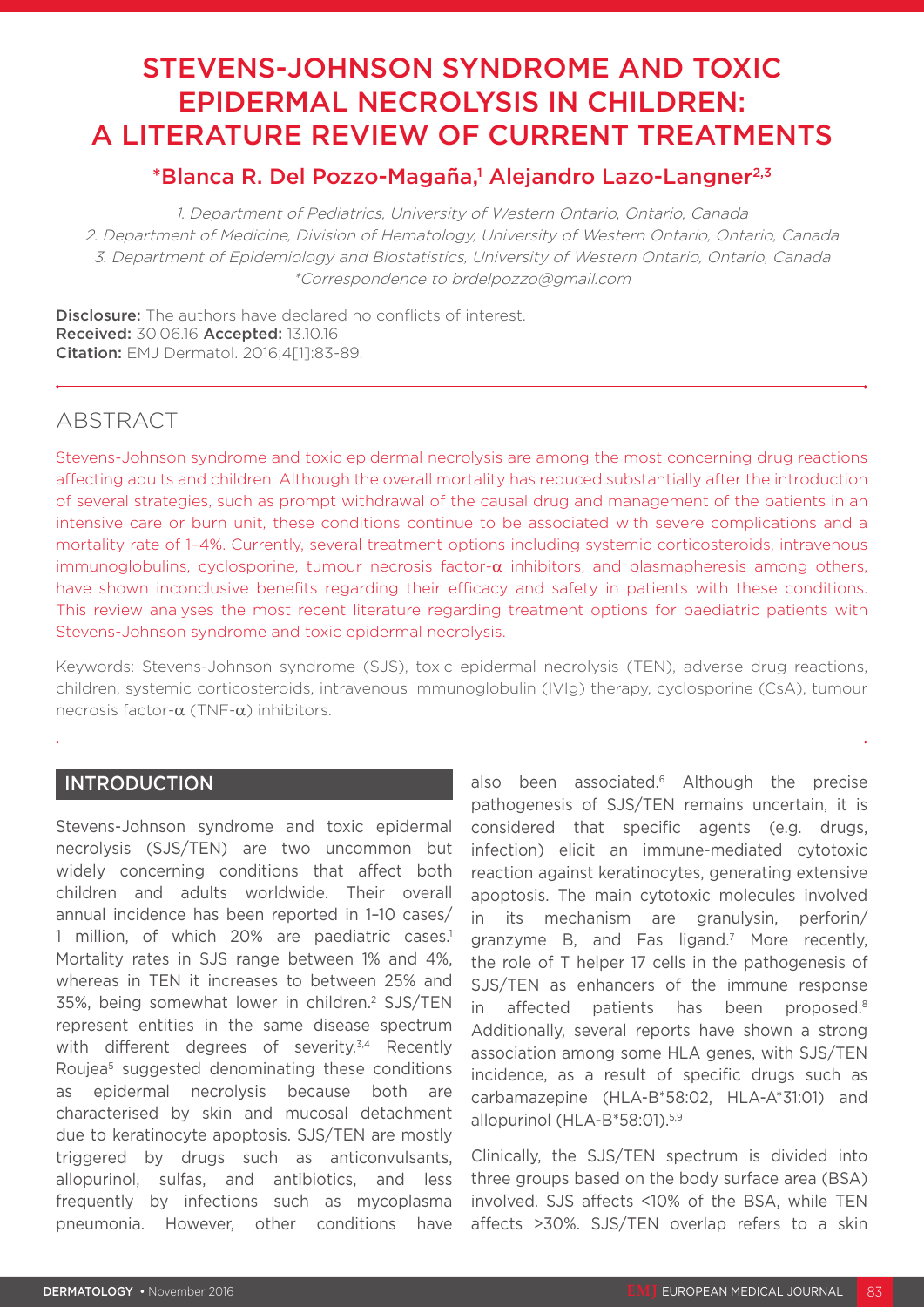and mucosae involvement between 10% and 30% of BSA.<sup>8</sup> Patients may present a prodromal stage (fever, cough, sore throat, and general malaise) followed by skin and mucosal lesions. The skin lesions begin as erythematous macules with a possibility of developing rapidly into papules, vesicles, bullae, urticarial plaques, or confluent erythema and when the bullous lesions break, they leave large areas of denuded skin. Other lesions may have a peculiar appearance of 'flat atypical targets' differing from the typical target lesions of erythema multiforme (Table 1). At least two mucosae are always affected to a lesser or greater degree, and may present with erythema, oedema, sloughing, blistering, ulceration, and/or necrosis. Extensive loss of the epidermis layer leads to infections, electrolyte imbalance, and in some cases organ failure that could result in death.<sup>10</sup>

Although laboratory findings are not specific, several haematological or biochemical parameters can show abnormalities, including liver function and renal function tests.<sup>1</sup> Skin biopsies are very useful to rule out other entities (e.g. fixed drug eruption, Staphylococcal scalded skin syndrome, and other bullous diseases). They usually show varying degrees of vacuolisation of the basal membrane, including sub-epidermal blisters and keratinocyte apoptosis, possibly progressing to fullthickness necrosis. Sparse perivascular lymphoid infiltrate is also characteristically present.<sup>10,11</sup>

The severity of illness score for TEN patients (SCORTEN) was described by Bastuji-Garin et al.3 The SCORTEN predicts the risk of death and evaluates different parameters at the time of hospital admission including: age >40 years, malignancy, heart rate >120/min, initial percentage of epidermal detachment >10%, blood urea >28 mg/dL, serum glucose >252 mg/dL, and serum bicarbonate <20 meq/L. The score ranges from 0 to 9; a score ≥5 is associated with a risk of death of 90%.12 Long-term sequelae and recurrence may present in ≤47% of patients. Sequelae include postinflammatory hypo/hyperpigmentation, scarring, uveitis, keratitis, corneal defects, blindness, sclerosing cholangitis, bronchiolitis obliterans, stridor, and venous thrombosis, among others. The prognosis depends on age, the percentage of BSA affected, and the associated comorbidities.<sup>13</sup> The treatment options more frequently used worldwide include intravenous immunoglobulin (IVIg) and systemic corticosteroids. Recently, cyclosporine (CsA) and tumour necrosis factor-α (TNF- $\alpha$ ) inhibitors have also been explored in these

conditions.14-19 This manuscript reviews the recent literature regarding treatment options for the paediatric population.

## TREATMENT UPDATE

#### Supportive Therapy

The initial management of SJS/TEN consists of the early withdrawal of the responsible drug and supportive therapy (ST) in an intensive care or burn unit, including fluid resuscitation, nutritional support, and the prevention of infections and sequelae.<sup>4</sup> Even though the overall mortality in patients with SJS/TEN has been reduced substantially thanks to advances in ST, a recent systematic review showed that patients receiving only ST took longer to achieve remission, had longer hospital stays, and presented more complications and deaths compared with patients treated with systemic therapy, such as systemic steroids or IVIg.<sup>14</sup>

#### Systemic Corticosteroids

Corticosteroids decrease the synthesis of proinflammatory molecules and inhibit prostaglandin and leukotriene production. These drugs also have anti-proliferative effects and impair monocyte and lymphocyte function. In theory, their mechanism of action could modify the uncontrolled immune response observed in patients with SJS/TEN though their role in the management of SJS/TEN patients remains questionable. For some authors, the use of systemic corticosteroids increased the risk of complications, infections, and hospital stays, and should thus be avoided.<sup>20</sup> On the other hand, others proclaim the benefits of steroid use in these conditions, such as a reduction in the duration of fever and skin eruption. $21$  The multinational study EuroSCAR evaluated the role of corticosteroids in adults with SJS/TEN. The study found that prior use of corticosteroids in patients with SJS/TEN prolonged the period of disease progression but did not influence the disease severity or mortality.<sup>22</sup> While similar studies in paediatric patients have not yet been performed, we have recently published a systematic review evaluating the outcome of several treatment modalities for drug induced SJS/TEN in children, showing that patients with SJS receiving systemic corticosteroids (prednisone, prednisolone, or methylprednisolone) had a better outcome than patients receiving ST alone. Although in both groups the percentage of complications were similar (25%), the severity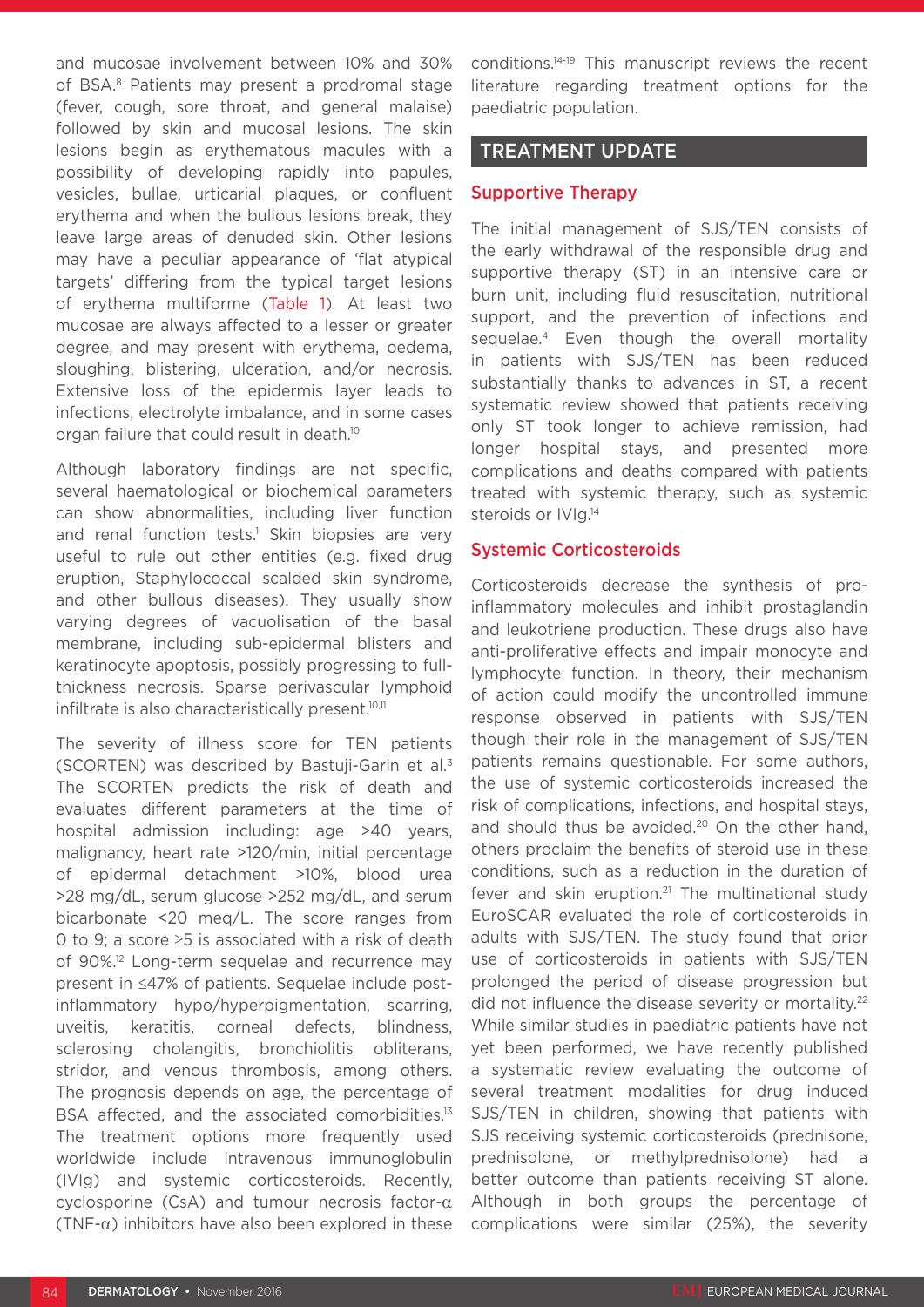was higher in the ST group (e.g. sepsis, death) compared with the corticosteroid group (e.g. scarring, hyperpigmentation, mild infections, bronchiolitis obliterans).<sup>14</sup>

More recently Finkelstein et al.<sup>13</sup> reported the outcome of 55 retrospective paediatric cases of SJS/TEN. They found that patients with no exposure to corticosteroids had a higher association with ocular sequelae than patients treated with these medications. Additionally, a retrospective study performed in Thailand reviewed 189 paediatric cases of SJS/TEN treated between 1979 and 2007, in which patients were divided into three groups depending on the period in which

they were admitted to the hospital. Overall, 58% of the patients received treatment with systemic corticosteroids. The authors reported that the use of corticosteroids in their institution increased progressively from 18% to 64% to 87% (first, second, and third periods, respectively) due to the positive outcomes of these patients. Complications in the three groups reached 20% and included infections, eye sequelae, and hepatitis among others. Interestingly, and contrary to previous reports in the literature, the mortality decreased from 9% to 1.5%, this being lower during the last period precisely when more patients received steroids, although this could also have been associated with advances in supportive care in more recent years.<sup>23</sup>

#### Table 1: Clinical features of erythema multiforme, Stevens-Johnson syndrome, and toxic epidermal necrolysis.

| <b>Cutaneous lesions</b>                                                                                                                                    | <b>Bullous EM</b> | <b>SJS</b> | SJS/TEN overlap | <b>TEN</b> |
|-------------------------------------------------------------------------------------------------------------------------------------------------------------|-------------------|------------|-----------------|------------|
| Skin detachment                                                                                                                                             | <10%              | <10%       | $10 - 30%$      | $>30\%$    |
| Typical target lesion:<br>Individual, <3 mm, well-defined border, regular round shape with<br>three different zones                                         | Yes               | No.        | No.             | No         |
| Raised atypical target lesion:<br>Round, edematous, palpable, with only two zones and poorly<br>defined borders                                             | Yes               | No.        | No.             | No         |
| Flat atypical target lesion:<br>Round, with only two zones, poorly defined borders, non-palpable,<br>except when it has a central blister                   | <b>No</b>         | Yes        | Yes             | Yes        |
| Macula with/without blister:<br>Non-palpable, erythematous/purpuric, irregular border, which may<br>present a blister involving the full area of the lesion | <b>No</b>         | Yes        | Yes             | Yes        |

EM: erythema multiforme; SJS: Stevens-Johnson syndrome; TEN: toxic epidermal necrolysis. *Modified from Bastuji-Garin et al.3*

#### Table 2: Estimated cost of different treatment modalities for Stevens-Johnson syndrome/toxic epidermal necrolysis in the province of Ontario, Canada.

| Drug                          | Posology               | Dose for a 30 kg child | <i>*Cost for one dose</i> |
|-------------------------------|------------------------|------------------------|---------------------------|
| Cyclosporine                  | 3.0-6.0 mg/kg/dose     | 90-180 mg              | 4.00-10.00                |
| Methylprednisolone            | 2.0 mg/kg/dose         | 60 mg                  | 9.00                      |
| Etanercept (Enbrel®)          | 0.8 mg/kg/dose         | 24 mg                  | 202.50                    |
| Infliximab (Remicade®)        | 5.0 mg/kg/dose         | 150 mg                 | 790.00                    |
| Intravenous<br>immunoglobulin | $0.5 - 2.0$ gr/kg/dose | $15-60$ gr             | 1,000-4,200               |

\*Costs are current as of 2015 and expressed in Canadian dollars. They represent exclusively the cost of the drug/agent and do not include administration costs such as nursing. Costs may vary depending on the country and healthcare system.

*Costs obtained from www.transfusionontario.org and www.health.gov.on.ca.*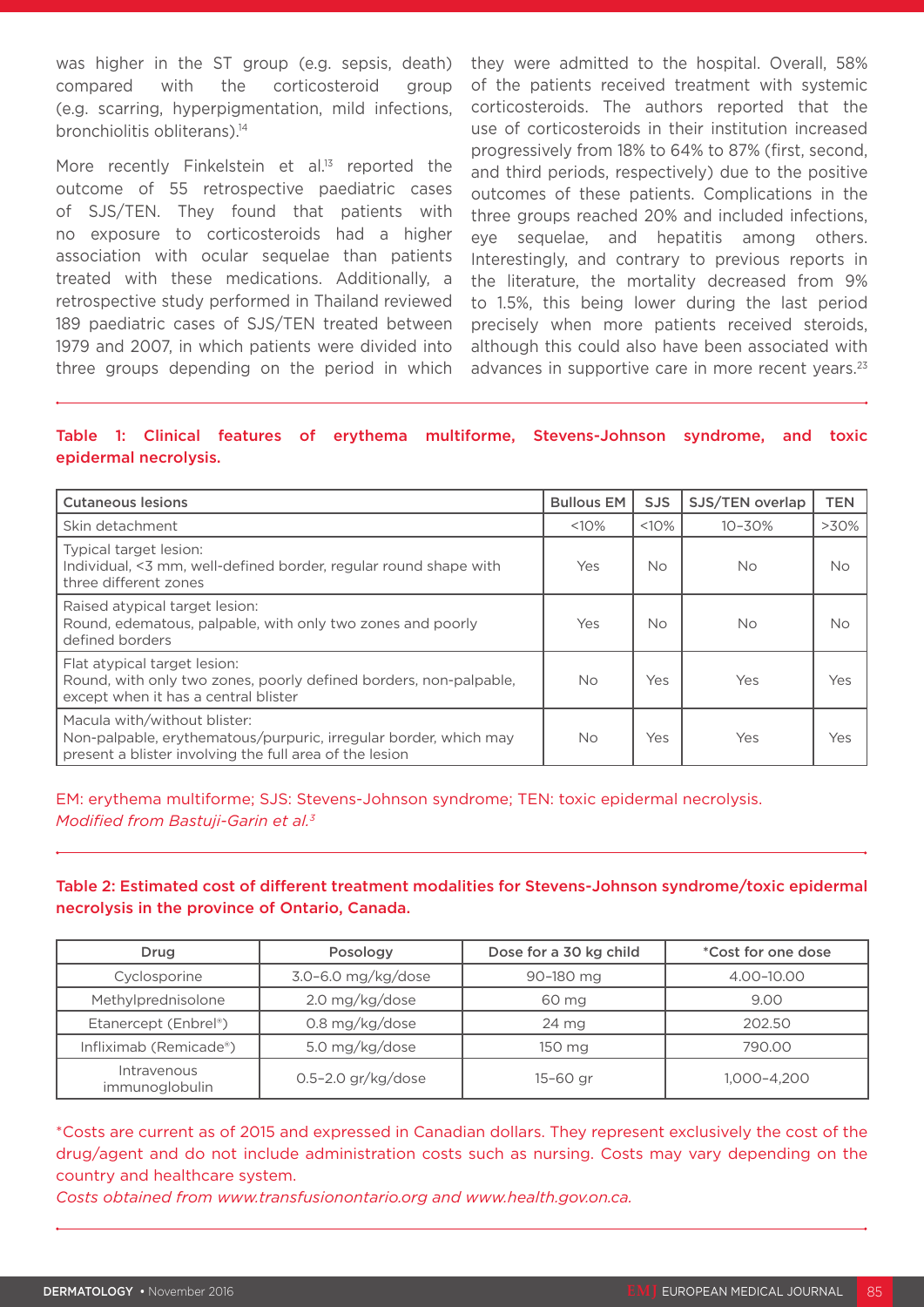Ferrándiz-Pulido et al.<sup>24</sup> similarly reported a review of 14 paediatric cases of SJS/TEN of which 86% received treatment with systemic corticosteroids. The overall mortality rate in this study was 7%, but no deaths were reported in the corticosteroid group.24 Despite the above data potentially suggesting the potential benefits of corticosteroids in paediatric patients with SJS/TEN, it is important to mention that there is no consensus regarding dose, type of corticosteroid given, and length of treatment for these patients, and in most of the studies these vary greatly.

#### Intravenous Immunoglobulin

IVIg consists of exogenous pooled human immunoglobulins, mainly IgG (IgG 1–4) and a minimal supply of IgA, IgE, and IgM antibodies, including autoantibodies against ubiquitous proteins such as Fas. The mechanism of action of IVIg is complex and still not completely understood, however its use in SJS/TEN has become popular following the *in vitro* demonstration by Viard et al.,<sup>25</sup> showing that IVIg can block the binding between apoptotic Fas ligand (CD95L) and its respective apoptotic receptor, located on the keratinocyte cell surface, responsible for the programmed cell death observed in patients with these conditions.25 Initial data indicated that IVIg was superior to systemic corticosteroids in the management of severe drug reactions,26 however further studies have shown contradictory results.22,27 In 2008, the EuroSCAR study reported that adults with SJS/TEN treated with IVIg had no better outcomes compared with other treatment modalities (e.g. systemic corticosteroids, ST); moreover, the mortality was higher in this group.<sup>28</sup> However, some authors note that the IVIg group (EuroSCAR study) had a higher proportion of patients with TEN versus SJS, than other groups. They also suggest that many of these patients did not receive IVIg before Day 4 as recommended, that they were not admitted to a burn unit, and that they may have received sucrose-containing IVIg, which has been associated with renal toxicity.<sup>29</sup> Thus, several authors still consider that IVIg is the best treatment option for patients with SJS/TEN.

A recent survey performed among North American physicians with a special interest in patients with SJS/TEN showed that >70% of them preferred to use IVIg in patients with diagnosed TEN and >50% use IVIg in at least one form of SJS (SJS or SJS/ TEN overlap).<sup>19</sup> On the other hand, our systematic review did not show a statistically significant difference in the outcome among patients who received systemic steroids versus IVIg.14 More recently. Barron et al.<sup>6</sup> performed a meta-analysis with meta-regression of observational studies regarding IVIg in the treatment of SJS/TEN (both adults and children). They concluded that high doses (>2 g/kg) seemed to significantly decrease mortality in these patients, however other outcomes such as time of stay, sequelae, and other complications were not evaluated.<sup>6</sup> Finkelstein et al. $13$  reported a retrospective study of 55 paediatric cases of SJS/TEN, in which 38% of the patients received IVIg as treatment (21% of them also received concomitant treatment with systemic corticosteroids). Interestingly, the group of patients treated with IVIg had a higher incidence of ocular complications.<sup>13</sup>

Despite literature showing that IVIg is relatively safe, it has an overall risk of adverse reactions of 10%, and although most of them are minor (mainly infusion reactions), serious adverse reactions like renal failure, aseptic meningitis, stroke, infection, haemolysis, deep venous thrombosis, and anaphylaxis have been reported.<sup>30</sup> Infusion reaction symptoms include headache, nausea, fever, vomiting, cough, malaise, myalgia, arthralgia, abdominal pain, flushing, urticarial lesions, and variations in heart rate/blood pressure.<sup>31</sup> Similarly to corticosteroids, guidelines regarding dosage and length of treatment vary widely among authors.<sup>2</sup> Finally, some authors consider that a combination of corticosteroids plus IVIg has a superior therapeutic effect and a reduced mortality associated in patients with SJS/TEN compared with any of these two medications alone, however evidence needs to be reviewed in more detail.<sup>12,32,33</sup>

## **Cyclosporine**

CsA is a powerful immunosuppressive and immunomodulatory drug, used traditionally to prevent rejection of transplanted organs and other inflammatory or autoimmune conditions such as pemphigus, atopic dermatitis, and psoriasis, among others.34 CsA targets mainly T cell-dependent immune mechanisms, which are implicated in transplant rejection and some forms of autoimmunity, through the inhibition of T helper cells and cytotoxic T cells. It also selectively blocks many immunoregulatory functions of activated T cells, thereby inhibiting the release of interleukin (IL)-3, IL-4, IL-5, interferon-γ, granulocyte monocyte colony stimulating factor, and TNF-α. 35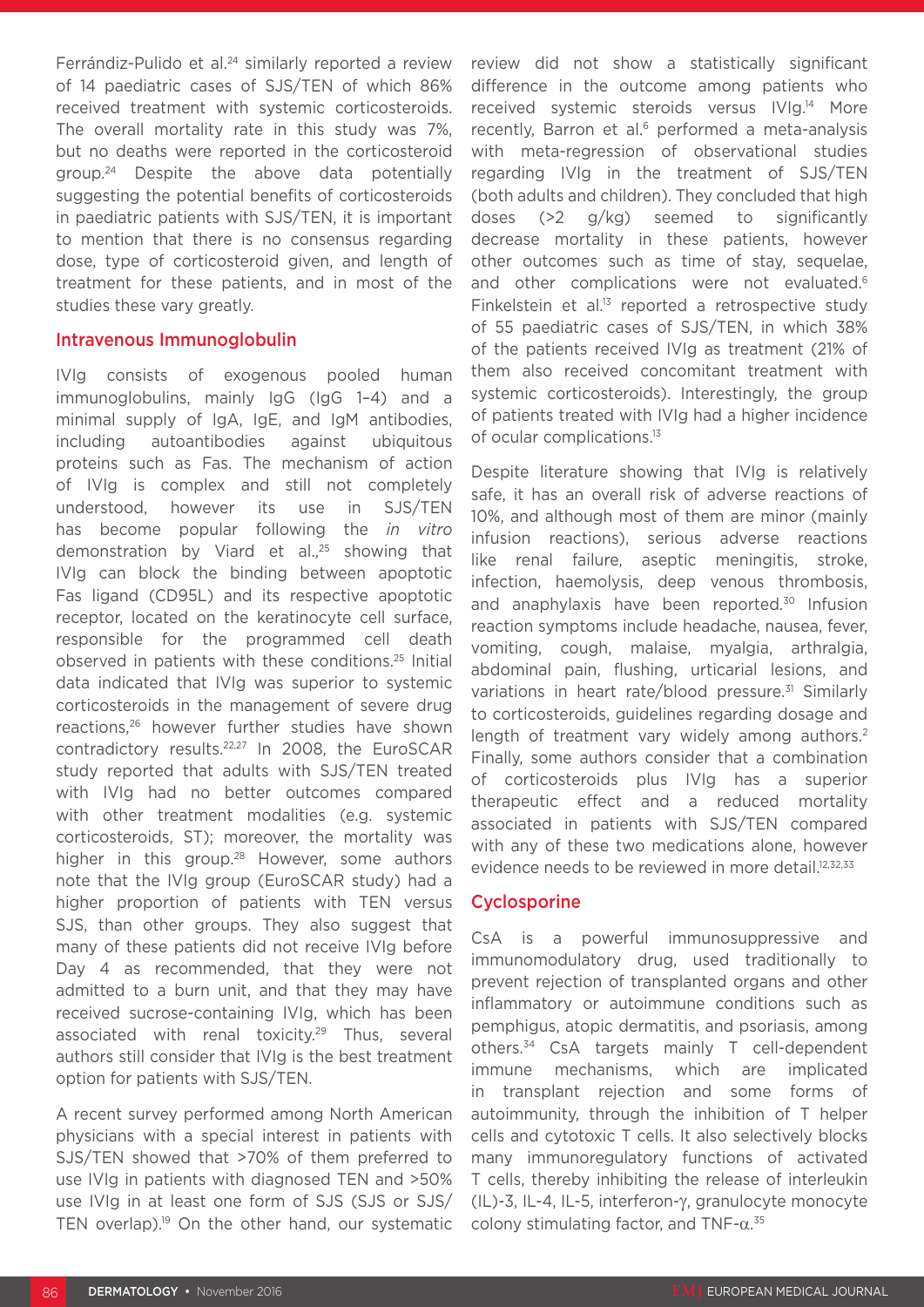The use of CsA in the treatment of SJS/TEN was first reported almost two decades ago. In 2000, Arévalo et al.36 reported 11 adult patients treated with oral CsA twice daily (3 mg/kg/day) and then compared them with a historical series of patients (same institution) treated with either cyclophosphamide or different doses of corticosteroids. The authors found that the patients treated with CsA had an early time of arrest of disease progression and a shorter time of re-epithelialisation in comparison with the other patients.<sup>36</sup> Following this, other case series and case reports have also shown the potential benefit of CsA in the management of patients with SJS/TEN, although unfortunately, studies including children are scarce.<sup>16,37,38</sup> Aihara et al.<sup>39</sup> reported a case of a child with TEN treated successfully with IV CsA (1 mg/kg/day) and methylprednisolone (30 mg/kg/day), showing clinical and laboratory improvement in the first 24 hours after starting treatment. Valeyrie-Allanore et al.<sup>40</sup> performed an open trial of CsA in 29 patients with SJS/TEN, of which only 3 were <19 years old. All the patients were treated with oral CsA solution (through nasogastric tube) with an initial dose of 1.5 mg/kg twice daily for 10 days, with subsequent tapering until completing 1 month of treatment. The authors found that both mortality and the progression of detachment were lower than expected, and only a few patients presented complications (n=3) (leukoencephalopathy, neutropenia, and nosocomial pneumopathy). In two other patients, the dose was reduced early due to renal impairment.40

More recently Singh et al.<sup>18</sup> performed a retrospective comparison among 11 patients with SJS/TEN, treated with CsA, and patients treated with systemic corticosteroids for the same conditions. In this study, only two children were included (a 14-year-old and a 7-year-old). Overall the mean duration of re-epithelialisation was 14.5 days in the CsA group and 23.0 days for the corticosteroid group. The mean hospital stay was also lower in the CsA group (18 days) compared with the other (26 days). There was no mortality in the CsA groups and there were two mortalities in the group treated with corticosteroids.<sup>18</sup> Although the evidence suggesting that CsA could have a potential role in the management of paediatric patients with SJS/TEN is limited, the experience in other conditions such as atopic dermatitis and psoriasis may encourage other health professionals to develop better quality studies in the future

and thus properly establish the use of CsA in the treatment of children with SJS/TEN.

#### Plasmapheresis and Haemoperfusion

Plasmapheresis and haemoperfusion are wellrecognised procedures, characterised by the removal of toxic or pathological molecules from the blood potentially contributing to disease progression. Both procedures are currently used in children in the treatment of several inflammatory and/or immunological conditions, such as sepsis, Guillan-Barré, Henoch-Schönlein purpura, recalcitrant atopic dermatitis, and pemphigus vulgaris, among others.<sup>41,42</sup> Although the role of plasmapheresis/haemoperfusion in the treatment of paediatric SJS/TEN has not been well established, it can offer a potential benefit principally for patients with severe disease (mainly TEN) or those who have not responded to other treatments (corticosteroids and/or IVIg), $43$  and is currently a Class III indication of the American Society for Apheresis (ASFA).<sup>42</sup> The mechanism by which plasmapheresis/haemoperfusion appear effective is by removing drugs and their metabolites, or immune complexes and inflammatory mediators that have been released and promote keratinocyte apoptosis, from the blood of the patient.<sup>44</sup>

The use of plasmapheresis in patients with TEN was initially reported in the 1980s and later, several authors also reported favourable outcomes, although these studies mainly included adults.<sup>45</sup> Subsequently, Chaidemenos et al.,<sup>46</sup> Egan et al.,<sup>47</sup> and Koštál et al.<sup>48</sup> published three independent case series including patients with TEN, which were successfully treated with plasmapheresis. However, only six paediatric patients were reported in these studies (two in each study).<sup>14,48</sup> More recently, Hinc-Kasprzyk et al.<sup>43</sup> reported a 4-year-old boy with late-stage TEN, who had previously failed systemic therapy with corticosteroids and IVIg, that was treated with plasmapheresis. The patient showed a remarkable improvement of his general condition only 2 days after the second plasmapheresis session.<sup>43</sup> Some of the disadvantages of plasmapheresis include its high cost and its risk of blood transfusion-related side effects, such as citrate effect, decrease in blood pressure, and allergic reactions.44,48 Furthermore it is not widely available, particularly in resourceconstrained environments.49

Haemoperfusion, on the other hand, does not seem to have the same limitations, as this requires less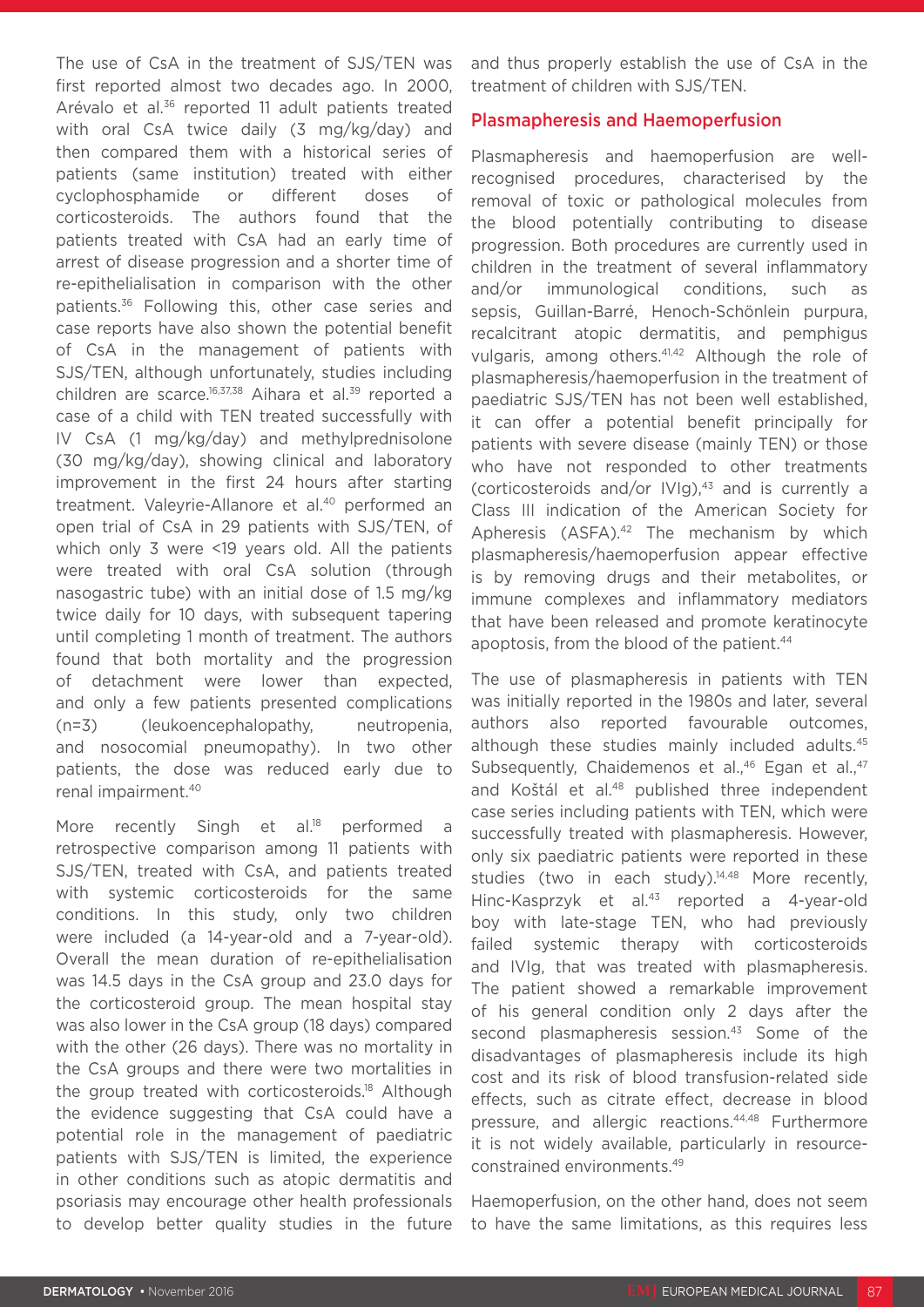costly equipment and is easier to perform compared to plasmapheresis.<sup>44</sup> Its success in the management of patients with sepsis has raised the interest of some authors to adapt this procedure as a new treatment option for patients with severe SJS/TEN. Wang et al.<sup>44</sup> reported in 2014 a series of seven paediatric patients with SJS/TEN treated satisfactorily with this procedure. All patients received a number of sessions, ranging from 3–5, and showed a rapid improvement of symptoms (fever or progression of the skin rash) after the first session. Patients' skin lesions healed after 7.0 days and the average length of hospital stay was 14.4 days. Some adverse reactions observed in these patients included hypotension and palpitations, and three patients developed femoral vein thrombosis which resolved with anticoagulant treatment.

#### Tumour Necrosis Factor-α Inhibitors

Biological agents specifically target mediators of inflammation by stimulating or suppressing particular components of the immune response. In children, TNF-α etanercept, infliximab, and rituximab are the most prevalent agents currently used to treat a wide variety of autoimmune and inflammatory conditions (psoriasis, atopic dermatitis, inflammatory bowel disease, juvenile arthritis).50 Recent literature has showed high levels of TNF- $\alpha$  in skin biopsies of patients with TEN prompting several authors to use some of these agents in the management of patients with SJS/TEN.<sup>51</sup> In children, few reports have been published (three patients with infliximab and one with etanercept), and although the results seem encouraging, their use needs to be cautiously considered due to the potential side effects (increased risk of infections, haematological abnormalities, lymphoma, hepatotoxicity) and elevated costs compared with other treatment modalities (CsA or methylprednisolone) (Table 2).<sup>50</sup> Other drugs with similar anti-TNF- $\alpha$  properties, but with relatively low costs, include N-acetylcysteine and pentoxifylline. Few cases of paediatric patients with SJS/TEN being successfully treated with these agents have been reported thus far and unfortunately the literature regarding this topic remains limited.10,14,52

#### **CONCLUSIONS**

In spite of the current variety of treatment options reported in the literature regarding the management of SJS/TEN in children, there is not enough reliable evidence to establish their safety and efficacy, as randomised controlled trials are difficult to perform, mainly due to the rarity of this disease. However, better quality studies could be conducted in the future through international collaborative programmes or registries that establish standardisation of inclusion criteria, clinical and pathological information, outcome definitions, and treatment protocols based on expert consensus.

## REFERENCES

1. Sotelo-Cruz N. [Stevens-Johnson syndrome and toxic epidermal necrolysis in children]. Gac Med Mex. 2012;148(3): 265-75.

2. Law EH, Leung M. Corticosteroids in Stevens-Johnson Syndrome/toxic epidermal necrolysis: current evidence and implications for future research. Ann Pharmacother. 2015;49(3):335-42.

3. Bastuji-Garin S et al. Clinical classification of cases of toxic epidermal necrolysis, Stevens-Johnson syndrome, and erythema multiforme. Arch Dermatol. 1993;129(1):92-6.

4. Heng YK et al. Epidermal necrolysis: 60 years of errors and advances. Br J Dermatol. 2015;173(5):1250-4.

5. Roujeau JC. Epidermal necrolysis (Stevens-Johnson syndrome and toxic epidermal necrolysis): Historical considerations. Dermatol Sin. 2013;31(4): 169-74.

6. Barron SJ et al. Intravenous immunoglobulin in the treatment of Stevens-Johnson syndrome and toxic epidermal necrolysis: a meta-analysis with meta-regression of observational studies. Int J Dermatol. 2015;54(1):108-15.

7. Teraki Y et al. Possible role of TH17 cells in the pathogenesis of Stevens-Johnson syndrome and toxic epidermal necrolysis. J Allergy Clin Immunol. 2013;131(3):907-9.

8. Quirke KP et al. A 15-year review of pediatric toxic epidermal necrolysis. J Burn Care Res. 2015;36(1):130-6.

9. Amstutz U et al. HLA-A 31:01 and HLA-B 15:02 as genetic markers for carbamazepine hypersensitivity in children. Clin pharmacol Ther. 2013;94(1):  $142 - 9$ 

10. Martínez-Cabriales SA et al. [News in severe clinical adverse drug reactions: Stevens-Johnson syndrome (SJS) and toxic epidermal necrolysis (TEN)]. Gac Med Mex. 2015;151(6):777-87.

11. Elston DM et al. Skin biopsy: Biopsy issues in specific diseases. J Am Acad Dermatol. 2016;74(1):1-16.

12. Jagadeesan S et al. Low dose intravenous immunoglobulins and steroids in toxic epidermal necrolysis: a prospective comparative open-labelled study of 36 cases. Indian J Dermatol Venereol Leprol. 2013;79(4):506-11.

13. Finkelstein Y et al. Recurrence and outcomes of Stevens-Johnson syndrome and toxic epidermal necrolysis in children. Pediatrics. 2011;128(4):723-8.

14. Del Pozzo-Magana BR et al. A systematic review of treatment of druginduced Stevens-Johnson syndrome and toxic epidermal necrolysis in children. J Popul Ther Clin Pharmacol. 2011;18: e121-33.

15. Ahluwalia J et al. Mycoplasmaassociated Stevens-Johnson syndrome in